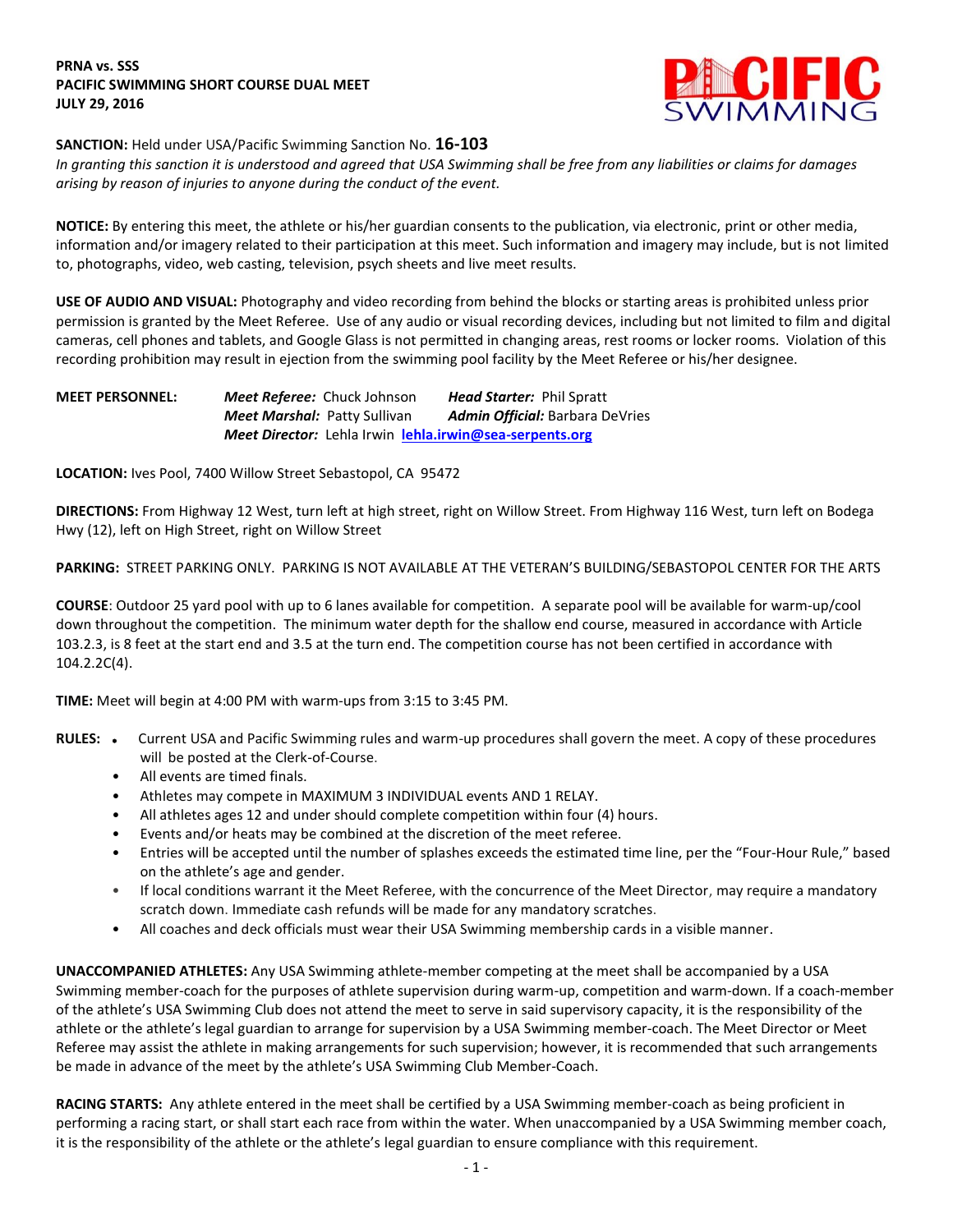### **RESTRICTIONS:**

- Smoking and the use of other tobacco products is prohibited on the pool deck, in the locker rooms, in spectator seating or standing areas and in all areas used by athletes, during the meet and during warm-up periods.
- Sale and use of alcoholic beverages is prohibited in all areas of the meet venue.
- No glass containers are allowed in the meet venue.
- No propane heater is permitted except for snack bar/meet operations.
- All shelters must be properly secured.
- Changing into or out of swimsuits other than in locker rooms or other designated areas is prohibited.
- No pets allowed on deck, other than service assistance animals.
- Destructive devices, to include but not limited to, explosive devices and equipment, firearms (open or concealed), blades, knives, mace, stun guns and blunt objects are strictly prohibited in the swimming facility and its surrounding areas. If observed, the Meet Referee or his/her designee may ask that these devices be stored safely away from the public or removed from the facility. Noncompliance may result in the reporting to law enforcement authorities and ejection from the facility. Law enforcement officers (LEO) are exempt per applicable laws.

### **ELIGIBILITY:**

- Athletes must be current members of USA Swimming and enter their name and registration number on the meet entry card exactly as they are shown on their Registration Card. If this is not done, it may be difficult to match the athlete with the registration database. The meet host will check all athlete registrations against the SWIMS database and if not found to be registered, the Meet Director shall accept the registration at the meet (a \$10 surcharge will be added to the regular registration fee). Duplicate registrations will be refunded by mail.
- Entries are limited to athletes attached to, or in training with, SSS or PRNA.
- Entries with "NO TIME" will be ACCEPTED.
- Entry times submitted for this meet will be checked against a computer database and may be changed in accordance with Pacific Swimming Entry Time Verification Procedures.
- Disabled athletes are welcome to attend this meet and should contact the Meet Director or Meet Referee regarding any special accommodations on entry times and seeding per Pacific Swimming policy.
- Athletes 19 years of age and over may compete in the meet for time only, no awards. Such athlete shall meet standards for the 17-18 age group.
- The athlete's age will be the age of the athlete on the first day of the meet.

#### **ENTRY FEES:** NONE.

**ENTRIES**: Entries must be submitted in an electronic format using the TM file provided. Entries are due by midnight, Wednesday, July 20. No late entries will be accepted.

#### **Mail entries to**: **Lehla Irwin – [lehla.irwin@sea-serpents.org](mailto:lehla.irwin@sea-serpents.org)**

**CHECK-IN:** The meet shall be pre-seeded. No check-in required.

**SCRATCHES:** Any athletes not reporting for or competing in an individual timed final event shall not be penalized.

**AWARDS:** None.

**ADMISSION:** Free.

**SNACK BAR & HOSPITALITY:** There will be no snack bar available. Coaches and working officials will be provided refreshments.

**MINIMUM OFFICIALS**: At least seven days prior to the start of the meet, meet management (Meet Director and/or Meet Referee) shall contact a representative from each team participating in the meet, and provide a preliminary inventory of the officials that club is required to provide for each session. Each club shall, by the start of the meet, provide to the Meet Director or designee a list of Officials who have agreed to represent that club during each session of the meet.

At the meet, meet management shall conduct an inventory of officials, and shall compare the number of athletes entered in each session by each club with the number of officials present representing each club. If meet management certifies that a club has not provided sufficient officials for any session of the meet in accordance with the table below, excluding finals in a trials and finals meet, the club will be fined \$100 per missing official per session of the meet.